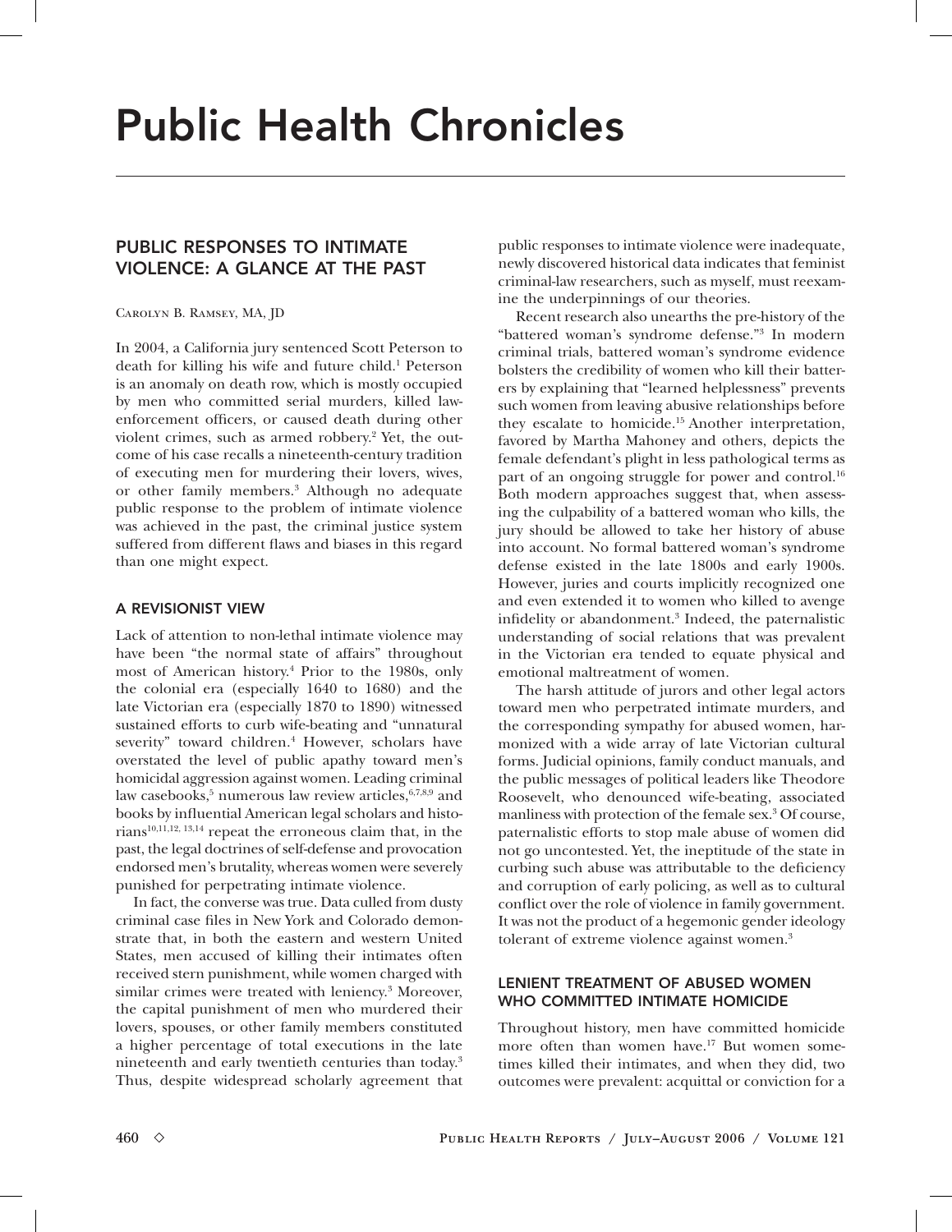less serious offense than murder.3 Juries seem to have based acquittals either on the insanity defense or on a self-defense theory that looked to past abuse, rather than simply focusing on the specific incident during which the homicide occurred.

Self-defense theories often succeeded when the homicide victim was an adult man. In New York in 1891, for example, Ella Nelson was exculpated for killing her philandering lover when he threatened her with a pistol.3 A jury in the same city exonerated Maria Barbieri at her second trial after an appellate court ruled that evidence of her seduction, rape, and abandonment by the deceased were relevant to understanding why she slashed his throat in a saloon.3 More than a thousand miles away, a Colorado jury acquitted a domestic servant who fatally shot her abusive employer—a man with whom she also had a sexual relationship.<sup>3</sup>

By contrast, the ideal of the nurturing mother made insanity claims the only route to acquittal for women who intentionally killed their children. For instance, in 1890, New Yorker Wilhelmine Lebkuchner was found not guilty by reason of insanity after she killed her small sons by putting rat poison in their tea. Lebkuchner resumed work as a laundress following her acquittal, rather than being institutionalized.<sup>3</sup>

The degree of moral denunciation directed at the men who allegedly drove these female defendants to kill constitutes the most remarkable aspect of the cases. Even child-murderers often contended that they had been rendered insane by maltreatment at the hands of a husband or male relative. For instance, Lebkuchner alleged that her brother-in-law disowned her after her husband's death, leaving her destitute and terrified that she would lose custody of her children.<sup>3</sup> At least until 1920, when females gained a constitutional right to vote, the ideal man "remained protective of women and displayed reverence for their presumptively greater moral purity."3 A man who beat, raped, or abandoned a woman failed in his duty to protect the so-called weaker sex; his actions thus justified or at least excused the woman's homicidal response.

Female defendants who defied gender norms by drinking or engaging in illicit sex could expect harsher verdicts than those who played more traditional roles. However, when juries found such deviant women guilty of any criminal homicide, they typically convicted them of milder, non-capital offenses.3 Female defendants' testimony about being brutally abused by their alleged victims counterbalanced their violation of Victorian prescriptions for proper feminine behavior. Juries thus spared them from long prison sentences or the death penalty.

## SEVERE PUNISHMENT OF MEN WHO KILLED THEIR INTIMATES

The outcomes for men charged with intimate homicide in the late 1800s and early 1900s differed substantially from those for female defendants.3,17 At criminal law, the heat-of-passion doctrine offered the most promising defense strategy for a man who killed his unfaithful wife. The idea behind this doctrine was that the deceased's outrageous conduct caused the defendant to lose control of his emotions and fly into a homicidal fury. A successful heat-of-passion claim led to a conviction for manslaughter, rather than murder. However, while many feminist scholars have disparaged the heatof-passion doctrine for punishing intimate killings less harshly than a lethal attack by a stranger, 6,7,9,12,18 data from the west and the northeast show that neither judges nor all-male juries in those regions felt much empathy for men charged with killing their wives.<sup>3</sup>

Under the common law, the heat-of-passion defense was limited to five forms of provocation: extreme assault or battery on the defendant; mutual combat; illegal arrest of the defendant; injury or serious abuse of a close relative; and sudden discovery of a spouse's adultery.19 A defendant was ineligible for heat-of-passion mitigation if he merely suspected infidelity, but had not actually caught his wife in the sex  $act<sub>20</sub>$  or if enough time elapsed between the provocation and the homicide for his emotions to cool.<sup>21</sup> As I have demonstrated in another paper, "Trial judges in Colorado and New York often refused to instruct [juries] on provocation because the evidence showed cooling time or other factors precluding the defense as a matter of law."3 Such convictions were typically affirmed on appeal.3

Some states abandoned both the common-law provocation categories and the cooling-time restriction in the late twentieth century.<sup>22</sup> By contrast, courts and juries in the 1800s and early 1900s returned capital verdicts for "male defendants who claimed that simmering jealousy, anger, or fear led them to commit homicide."3 Scholars therefore must avoid the hasty assumption that the modern criminal justice system punishes intimate killers more rigorously than it did in the past.

The relative severity of outcomes for men in the late Victorian and Progressive eras stemmed from social values that associated manliness with sobriety, industry, and self-restraint, as well as with protectiveness toward women. The norms underpinning the stern treatment of male defendants were not, in any sense, feminist. However, they were gender-biased in a way that benefited women. Indeed, "verdicts exonerating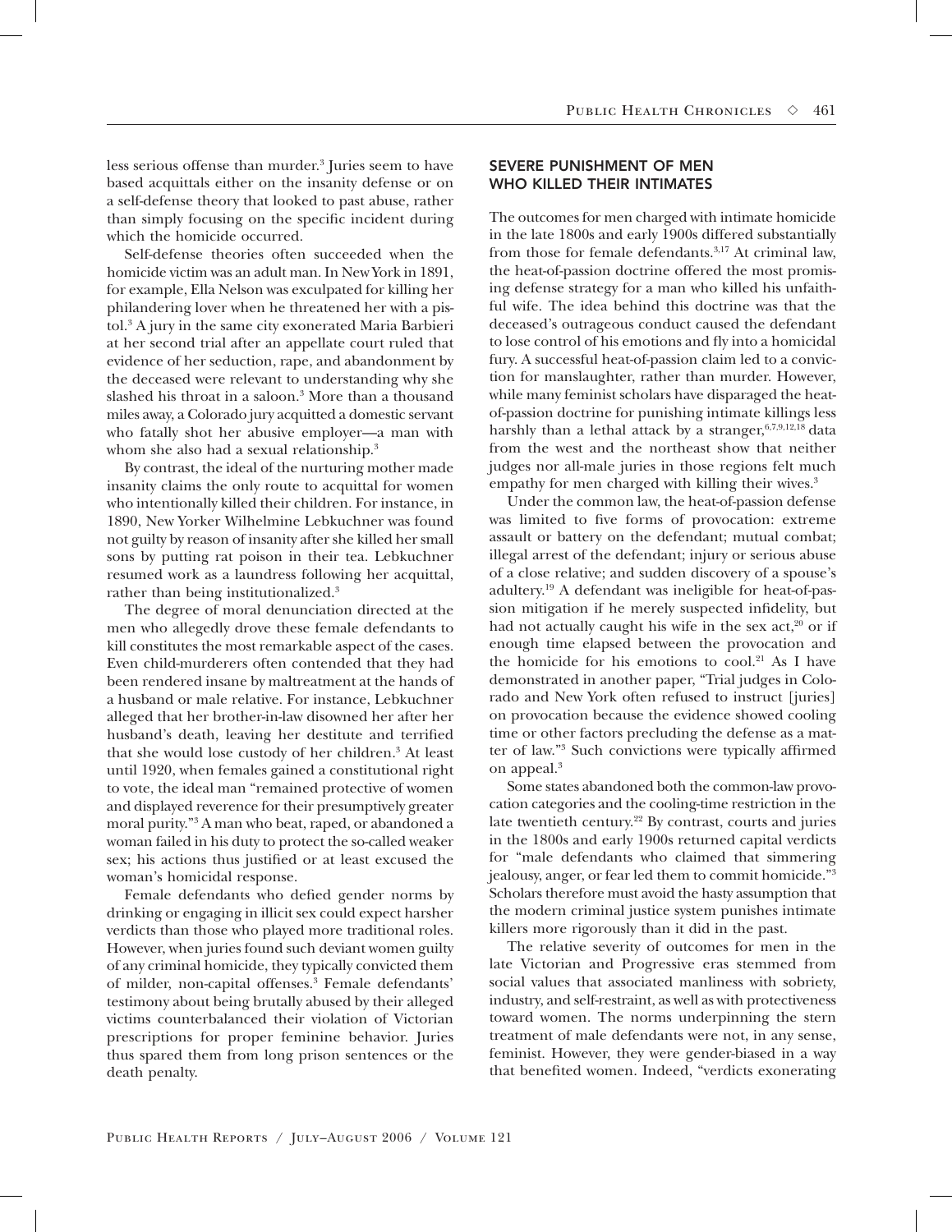women due to their victims' past violence or romantic inconstancy contrasted with the *lack* of empathy for similar stories when a man was on trial."<sup>3</sup> Juries even convicted men of first-degree murder in the face of insanity claims, which often led to the exculpation of female defendants.3

#### THE FAILURE TO PREVENT INTIMATE VIOLENCE FROM OCCURRING

Data showing the disparity in outcomes for male and female murder defendants do not explain "why the public criminal justice system in the late nineteenth and early twentieth centuries punished intimate murders [committed by men], but failed to prevent them from occurring. The problem of intimate violence was allowed to fester until it produced autopsies, coroner's inquisitions, and murder trials, in addition to bruises and broken bones."3 While several scholars describe the reluctance of both private societies and the state to intervene on abused women's behalf, 4,23 the reasons for such reluctance are not well understood.

Several alternate explanations besides sexism may be possible. First, at the end of the nineteenth century, police forces in cities like New York and Denver were understaffed and controlled by the political machine.24,25 I have argued elsewhere that "the decline of neighborly and family intervention against intimate violence thrust the problem on a police force that was too corrupt and brutal to handle it effectively."3 Second, the unwillingness of terrified victims to report abuse hampered the arrest and prosecution of batterers, just as it does today. This underreporting stemmed both from fear of violent reprisals and from the socioeconomic need of women and children who depended on an abusive breadwinner for sustenance.<sup>3,26,27</sup> Finally, despite predominantly middle-class norms urging male self-restraint, "some American men continued to believe that 'a few thumps once in a while can do no harm."<sup>3</sup> Indeed, the view that male violence against women was acceptable if females failed to be diffident and maternal seems to have gained strength around 1920, when women began to assert themselves in the political and economic sphere.<sup>3,28</sup>

### **CONCLUSION**

A system that prevented intimate violence would not need prisons or capital punishment to make murderers pay a retributive and deterrent price for killing their intimate partners, children, or other relatives. Despite the surprisingly harsh penal response to intimate murders committed by American men during the late Victorian and Progressive eras, the picture that emerges from historical study is not a pretty or comforting one. The system too often punished men for killing, but not for inflicting non-lethal violence. Men who died on the gallows or in the electric chair came disproportionately from the lower-class and nonwhite population.<sup>3</sup> Moreover, even the willingness of courts and jurors to consider past-abuse evidence when female defendants stood trial for intimate murder stemmed from paternalistic attitudes about women's supposed weakness.

In the final analysis, the best that can be said is that the lack of an effective policy against intimate violence in the late nineteenth and early twentieth centuries did not arise from a male conspiracy against women. Such a conclusion corrects overstatements in the scholarly literature but does not exonerate the criminal justice system, then or now, for failing to remedy the crisis of unchecked violence in intimate relationships.

Carolyn B. Ramsey is an Associate Professor of Law at the University of Colorado Law School. Professor Ramsey writes on historical and modern aspects of criminal law, criminal procedure, and gender issues. She received a law degree and a master's degree in history from Stanford University.

A substantial amount of the material presented here is drawn directly from Prof. Ramsey's article, "Intimate Homicide: Gender and Crime Control, 1880–1920" (Univ Colo L Rev 2006;77:101- 91) with the permission of the University of Colorado Law Review editorial board. Readers with an interest in intimate violence, gender issues, or the prosecution and punishment of homicide should consult the full version in the University of Colorado Law Review.

#### **REFERENCES**

- 1. Jury says Scott Peterson deserves to die for murder. New York Times 2004 Dec 14;Sect. A:20.
- 2. Rapaport E. Capital murder and the domestic discount: a study of capital domestic murder in the post-Furman era. Southern Methodist Univ L Rev 1996;49:1507-48.
- 3. Ramsey CB. Intimate homicide: gender and crime control, 1880- 1920. Univ Colo L Rev 2006;77:101-91.
- Pleck E. Domestic tyranny: the making of social policy against family violence from colonial times to the present. New York: Oxford; 1987.
- 5. Kadish SH, Schulhofer SJ. Criminal law and its processes 2001. 7th ed. Gaithersburg (MD): Aspen Law & Business; 2001.
- Angel M. Criminal law and women: giving the abused woman a jury of her peers who appreciate trifles. Am Crim L Rev 1996;33:222-348.
- 7. Coker DK. Heat of passion and wife killing: men who batter/men who kill. S Cal Rev L & Women's Stud 1992;2:71-130.
- 8. Crocker PL. The meaning of equality for battered women who kill men in self-defense. Harv Women's L J 1985;8:121-53.
- 9. Reece LE. Women's defenses to criminal homicide and the right to effective assistance of counsel: the need for relocation of difference. UCLA Women's L J 1991;1:53-88.
- 10. Forell C, Matthews DM. A law of her own: the reasonable woman as a measure of man. New York: New York Univ. Press; 1989.